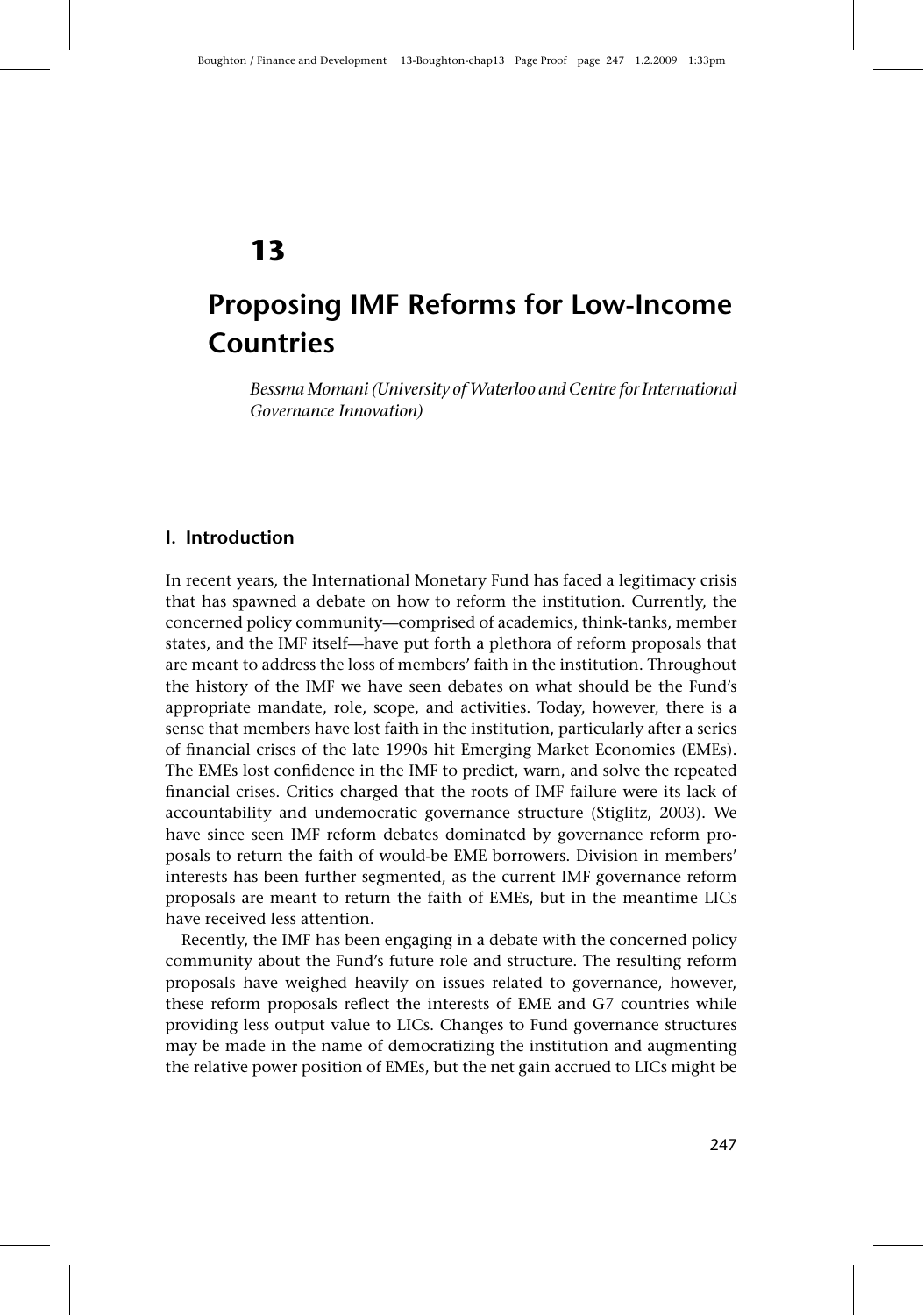minimal and lean heavily toward being more symbolic. This raises the question, how are low income countries' needs for Fund reform different from those of the EMEs and the G7? If the Fund could be reformed to reflect LIC's needs, what type of reforms should be high on their agenda? This chapter argues that low-income countries would gain more from IMF reform proposals that addressed substantive policy issues; issues that debtors have long pursued about the efficacy, application, and fundamentals of Fund advice. In other words, improving Fund function would better serve LICs. Why have functional reform issues been sidelined in current Fund reform proposals? Explaining why the IMF reform debate has taken the turn to governance reforms rather than functional reforms is further explored.

## II. Why do governance reform proposals have less output value to low-income countries?

While debates on reforming international organizations are often shaped by a variety of changing international political, economic, and normative circumstances, it is important to reflect on the output value of reform proposals to various stakeholders. Dominating the current IMF reform proposals today are three governance issues: reallocating IMF quotas and votes, reconfiguring the Executive Board, and examining the selection process of the Managing Director.<sup>1</sup> A number of these issues have been implemented by the IMF in recent years and others continue to be debated within and outside of the Fund. This author suggests that many of these governance reforms may be less effective in meeting the needs of the IMFs low-income countries than suggested by their proponents. Governance reforms may not result in the substantive changes to Fund policies that greatly affect low-income countries.

## A. Quotas and votes

Perhaps the strongest item on the agenda of Fund reformers has been the redistribution of quotas and votes. Quotas determine the amount of money members can borrow, members' voting power on the Executive Board, and the amount members contribute to IMF liquidity (IMF, 2005). The Fund has responded to numerous studies showing how many of the EME's quotas are underrepresented and in 2006 raised the quota levels of China, Turkey, South Korea, and Mexico. In 2008, the Fund also agreed to a second round of quota increases that will benefit 54 countries that are mainly emerging market economies. Clearly, quotas and votes have not matched the pace of economic

 $1$  The Managing Director's attempts to devise a new IMF income model has also been an important part of his restructuring efforts.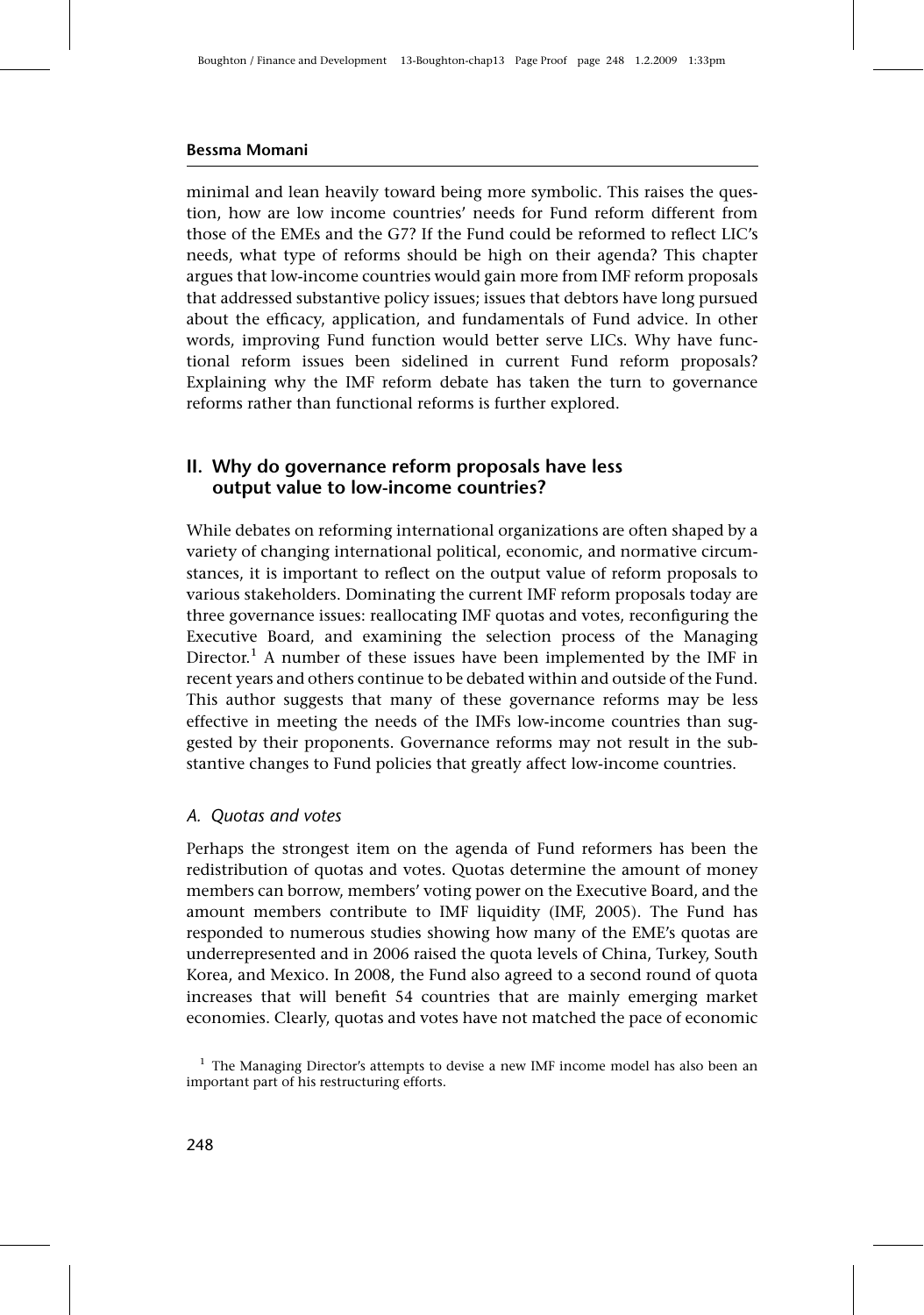growth and importance of many emerging market economies (Truman, 2006). Moreover, many have suggested that enhancing the quotas and votes to economically justified levels would improve Fund accountability to its members. In 2008, the Fund also committed to tripling members' basic votes (from 250 to 750) and to a simpler and clearer quota formula that will incorporate purchasing power parity in its GDP variable (IMF, 2008).

In theory, these quota reform measures are meant also to help LICs improve their nominal and relative quota shares and improve LIC participation in Fund governance and programs. This author argues, however, that several factors cast doubt on the idea that enhancing quotas and votes will serve LIC's longterm interests. Here, several points are worth noting. Increasing members' basic votes from approximately 2 percent today toward 11 percent of its relative historical position would apply to all members, making modest relative gains for LICs. Even increasing LICs' basic votes to 750 would do little in relative terms and result in modest changes to their overall quota standings (See Woods and Lombardi, 2006:495). One benefit of increasing basic votes, however, would be to increase members' allowable ceiling on loan access. However, as the next point argues, even this benefit is less than useful.

The relationship between a member's quota and the amount a member could borrow has already been severed. Historically under traditional Standby Agreements, a member could borrow up to 100 percent of its quota each year to a maximum of 300 percent of its quota. These technical rules have been frequently trumped since the onset of the debt crisis and the 1990s financial crises because of "exceptional circumstance". The 1997 Supplemental Reserve Facility (SRF), for example, allowed EMEs "with exceptional balance of payments problems" due to sudden loss of market confidence to borrow without a formal link to their quota. In part taking advantage of the SRF, Turkey in 2002 borrowed 2,900 percent of its actual quota (Rapkin and Strand, 2006:315). Low-income countries have also been benefactors of trumping lending limits. For example, lending programs like the former Enhanced Structural Adjustment Facility (ESAF) allowed developing countries to bypass the technical rules with enhanced access to financing that exceeded the limits of their quota contribution. Under the ESAF's successor, the Poverty Reduction and Growth Facility (PRGF), LICs can borrow up to a maximum of 185 percent of their quota in exceptional circumstances. But, the pool of resources used to finance the PRGF facilities do not come from the quota-based subscription, which gives LICs less stake in enhancing quotas (Bird and Rowlands, 2006:157). Simply put, quotas are no longer a sine qua non of loan amounts, making this reform proposal of less value to LICs than might be thought. It is therefore of little surprise that some suggest removing the quota-borrowing limitation rule all together (Kelkar et al. 2004: 738; Rapkin and Strand, 2006:315) and reconfiguring access limits to be based on need to finance balance of payments (Bird and Rowlands, 2006:170).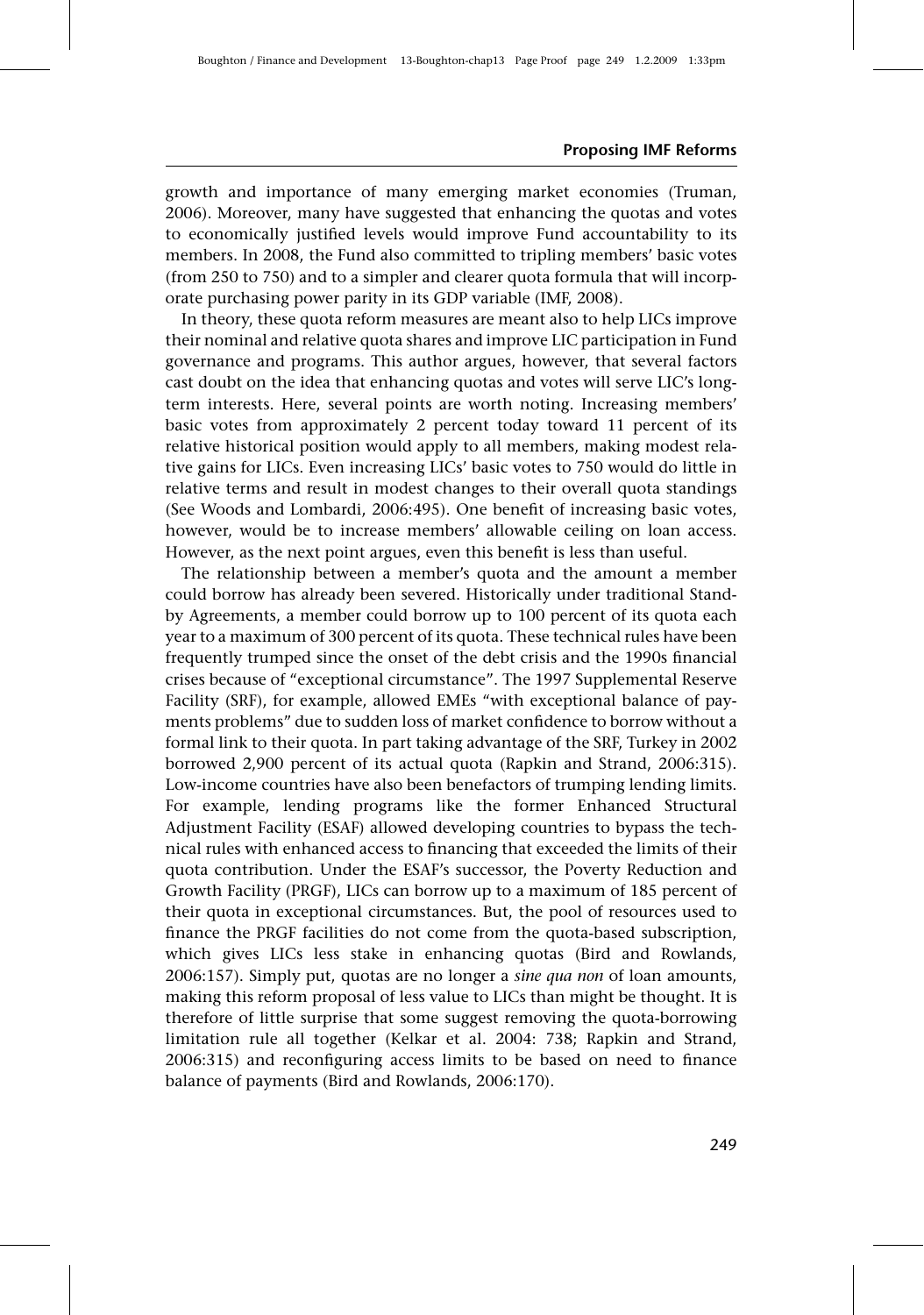Enhancing quotas and votes, it is argued, may not result in long-term and substantive changes for most LICs; perhaps more importantly, the economic rationale for enhancing LIC quotas and shares was also arguably weak. Lowincome countries' actual quotas and votes were not disproportionate to their calculated quotas. If one were to examine the low-income countries' actual quotas prior to the 2008 increases and compare these to the calculated quotas (based on the then five economic variables taken into consideration), an overwhelming number of the 78 LICs were overrepresented in their quotas (See IMF, 2004a). The technical discrepancies in developing countries' actual and calculated quotas have been a part of the institution's historical compromise, where enhancing developing countries' quotas was intended to aid their perception of having a "consequential role" in the institution (Rapkin and Strand, 2006:311). When the Fund Executive Board commissioned the Cooper team to redesign the Fund quota formula, it should have been to no one's surprise that the report's recommendation was to decrease the relative share of developing countries' quotas (See IMF, 2000). The LICs could not have made the claim that they were underrepresented using the quantitative variables and indicators debated within the Fund.

Another issue worth noting is that the IMF's tradition of consensual voting may actually compensate shortcomings in quota inequalities, to the benefit of smaller and less powerful countries. Evans and Finnemore (2001:14) argue that the IMF's Executive Board tradition of not taking votes, but reaching decisions through consensus, actually gives members with smaller quotas an opportunity to shape the Board's final decisions. It could be argued that an African Executive Director, for example, has more influence in a 24-seat Executive Board where his or her position is used in shaping a consensus position, than if he or she had only 1.4 percent of voting power. So, despite the "inegalitarian distribution of votes" based on quotas, Evans and Finnemore (2001:27) suggest that smaller countries' voice at the consensual Executive Board is a "democratizing feature" of the IMF that counterbalances quota inequalities.

Altering the quota formulas has also been an important part of IMF reform debates. Here are a couple of points to consider though. Some have suggested using population as a variable in quota formulas. This might help developing countries more generally, but not those countries designated as LICs. Most of the 78 LIC members are not very populous—India would be a notable exception—and so the benefits of using population as a variable in quota formulas would be limited. The notion of using population as a variable, or using a "one country one vote" (Westphalian) policy for that matter, is not currently being considered. Many have also suggested double-majority voting rules, where both majority of votes and majority number of members would be required to pass many of the decisions currently using a weighted voting rule at the Executive Board (See Rapkin and Strand, 2006; Woods, 2006). This could augment the voice of the 78 LIC members as they currently constitute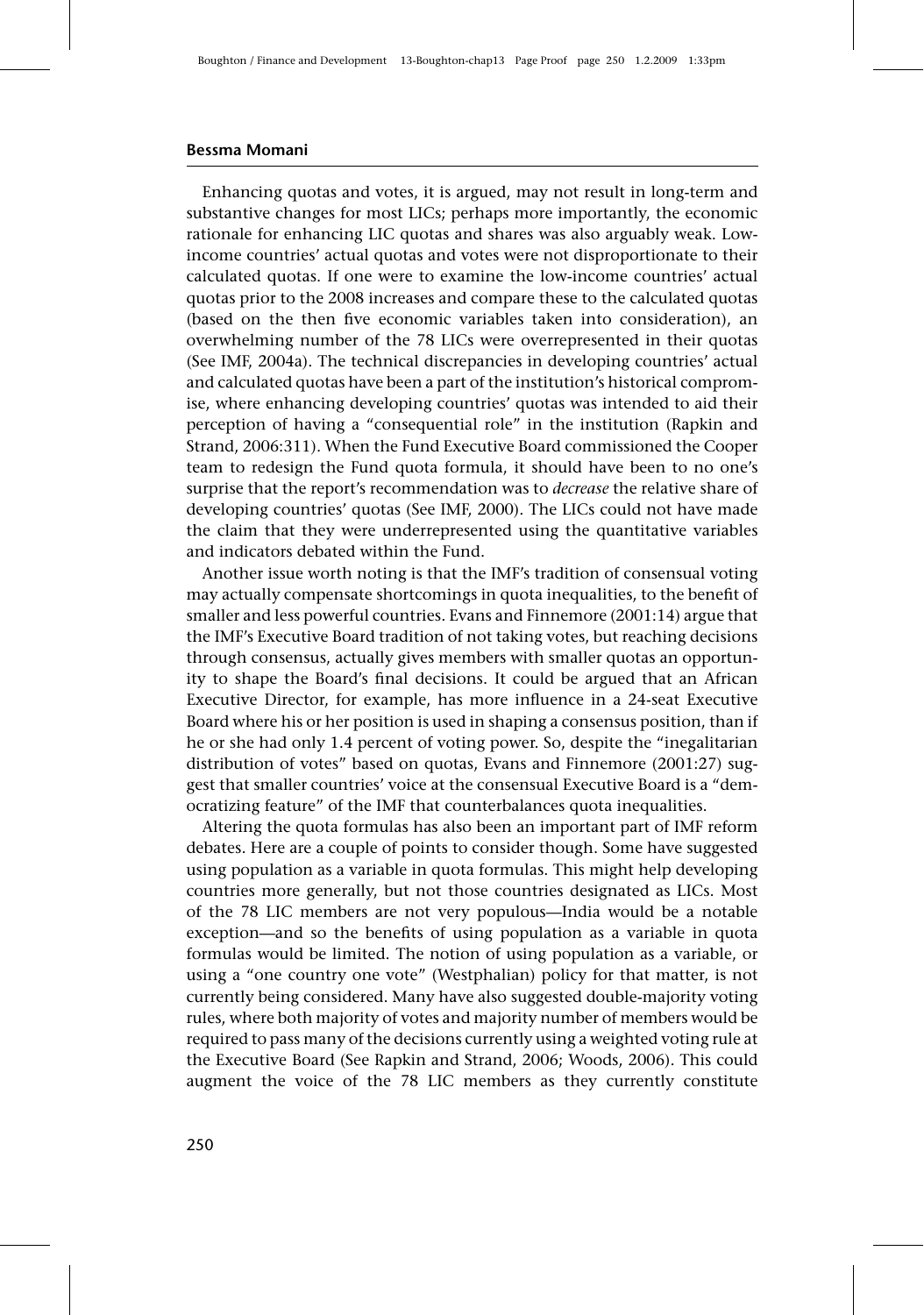42 percent of Fund membership (IMF, 2007). The problem, however, is that these proposals will be politically difficult to achieve. Changing to a doublemajority rule requires an amendment to the Articles of Agreement which must pass the US veto, and more importantly it requires the US Congress to approve a US Executive Director vote to amend the Articles. Again, the idea sounds morally persuasive, but may be politically challenging.

One point often suggested in international relations literature is that state effectiveness is also measured by how much others in the forum are affected by member states' positions. It is worth noting that many studies have found a correlation between countries' United Nations voting patterns and IMF loan approval, suggesting that issue-linkages are indeed made at the Executive Board (See Thacker, 1999; Barro and Lee, 2005; Oately and Yackee, 2004; Dreher and Jensen, 2007). Issue-linkages in the broader context of international economic and political relations is seen as important to members' Executive Directors' voting power or persuasive abilities. The question then is whether changes to quotas and votes within the Fund will make a difference if unreflective of the external power balance. As the Governor of the Bank of England aptly noted, "The fact that China has a small quota now relative to its calculated quota does not mean to say that people take China less seriously now than they would 12 months from now if the quota were increased" (King, 2006:11). Quotas and votes may be altered within the Fund, but external power balance may be just as important to understanding board members' influence. This takes us to the issue of Executive Board reform proposals.

## B. The Executive Board

Numerous reform proposals had suggested consolidating many European, specifically Euro-led, seats to make room for more directors from developing countries and LICs on the Executive Board. Truman (2006) suggests that non-European states leave from EU-led constituencies and then EU-led constituencies absorb remaining EU states (Ireland, Spain, and Poland). In this way, EU members could be consolidated into fewer EU-led seats. Others suggest one seat to represent the entire eurozone (Camdessus 2005; Bini Smaghi, 2006; Lombardi and O'Neill, 2008). These proposals are ambitious, but at first blush we are talking about the addition of perhaps one additional Executive Board seat for the LICs. Particularly if consolidating European seats is a proposal that is to be combined with US calls to reduce the Executive Board from 24 to 20 by 2012 (See Guha, 2008). The likelihood of LICs' getting more than one other seat on a reduced IMF Board may be low if US preferences for the size of the Board are realized.

Increasing the number of Executive Directors from LICs on the Board, moreover, may not address the substantive policy concerns of LICs. Take the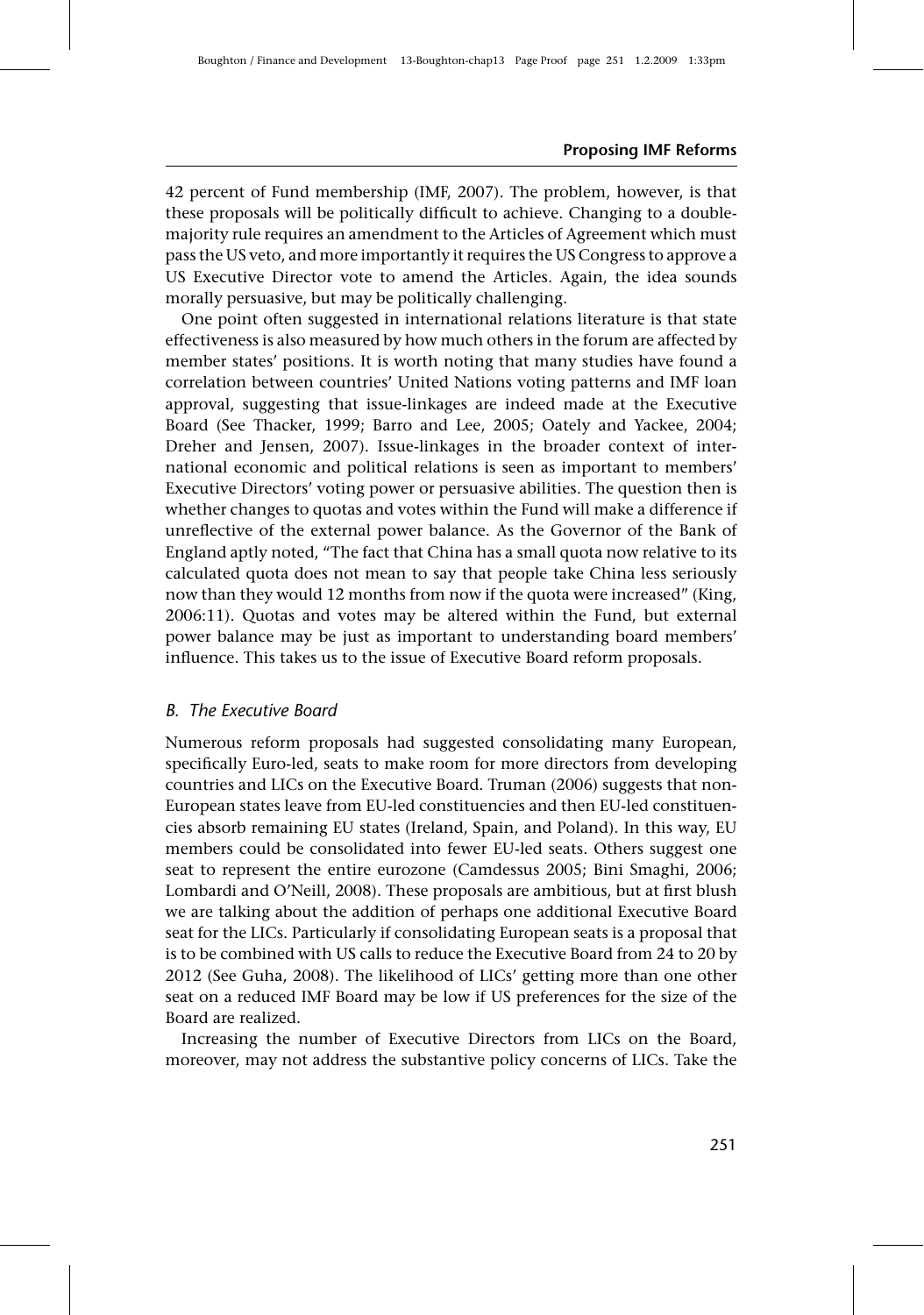former Managing Director's proposal, before the 2006 Singapore meeting, of adding another African seat on the Executive Board. What effect will an additional seat have on LICs overall say in IMF decision-making and policymaking? One former African director argued that adding LIC votes and voice at the Board will result in improved loan conditionality (Rustomjee 2004). Civil society actors have also suggested that added voice at the Board would allow less-powerful members to refuse to give in to the Board's "pressure to liberalize" and to recruit more staff from the South (See Birdsall, 2003:12). Several things cast doubt on these assumptions.

First, the Executive Board does not negotiate loan agreements, but can collectively play a role in vetoing or denying the whole of the loan agreement. In most cases, and there have been some exceptions, it is the IMF staff who negotiate the details of loan agreements and not the Executive Directors. That said, Executive Directors often play an informal mediating-like role between the staff and the government officials. Also, directors from powerful countries have been known to interfere politically in negotiations particularly when geopolitical interests are involved (See Momani, 2004). Directors from debtor states do not, however, have the same influence and often depend on politicking with powerful members to get concessions on conditionality. Moreover, as a former Mexican Executive Director noted, directors from debtor states do not take it upon themselves to challenge senior staff on country loan agreements, for fear of damaging country–IMF relations (Buira, 2003:232). In an IEO survey of directors from the LICs, 56 percent stated that they rarely criticize staff and Management for fear of repercussions (IEO, 2008a:16). Second, "pressure to liberalize" does not come from the Executive Board, nor for that matter from the IMF staff; instead, several factors are at play including structural, market, and ideational forces at the global level and economic, political, and social forces at the domestic level . On the domestic factor, indeed in many LICs, governments seek out IMF loans to help bring in a reform agenda (Vreeland, 2003). The Fund may then be used as a scapegoat for unpopular policies. Finally, how the IMF determines staff recruitment is less linked to Executive Board decisions and more to constraints of the IMF's technocratic organizational culture (See Momani, 2005a).

A broader question to ask is, will a third African Executive Director make a difference to the workings of the Board? If, as Woods and Lombardi (2006) note, elected constituencies by their nature tend to lean toward technocratic individuals as opposed to political bargainers, there may be even less impact of an elected African seat than this reform proposal would suggest. Moreover, having several seats at the Executive Board is worth less than having one effective seat—the United States par excellence. How to improve the effectiveness of LICs' representation at the Executive Board, without new seats, is then a matter worthy of discussion. Woods and Lombardi (2006) have argued that developing countries (both LICs and EMEs) could improve their effectiveness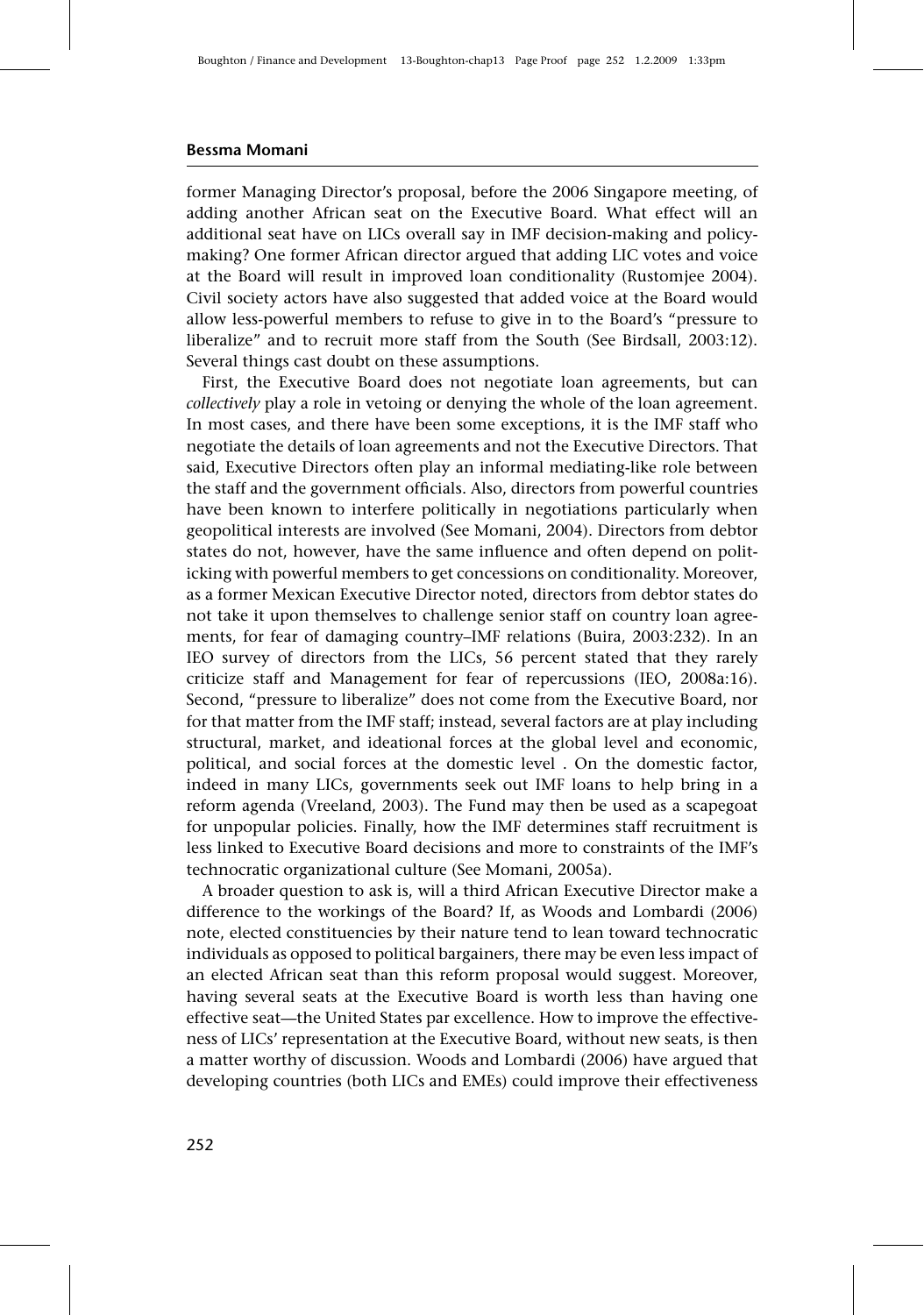at the Executive Board through coalition-building and making constituency chairs more accountable to its members. In addition to reforming decisionmaking rules to maximize the voting power of developing countries, the authors point to subtler forms of internal organizational reforms that will help those countries enhance their voice at the Board. Similarly, the Fund has implemented a positive step to ease the workload burden on the two African Directors, who manage a large number of constituency members. This involves helping the existing African directors with added staffing and the appointment of an additional alternate Executive Director (IMF, 2008). These informal and staffing changes to the existing directors' offices are helpful initiatives.

Finally, several prominent policy-makers have suggested a non-resident or "professionalized" Board which would meet infrequently over the year (See King, 2006; DeGregorio, 1999; Kenen, 2006; also see IEO, 2008a). Proponents of this view could point to how powerful members of the Executive Board have, albeit infrequently, politically interfered in the IMF staff's technocratic analysis, prompting IMF "clientism" and powerful members' interference in staff–debtor negotiations (See Stone, 2004; Momani, 2004). But, this reform proposal might enhance the authority of the IMF staff to prescribe conditionality without a political check or oversight of conditions. In the case of Africa, Stone (2004) has documented Executive Board political involvement, particularly US, French, and British, into African debtor conditionality "to prevent rigorous enforcement". Without the Executive Board checking on the technocratic staff, we might see greater theoretical advice that is insensitive to the African domestic political situation (See Woods, 2006: ch.6). Moreover, creating an "independent" Board would not depoliticize the organization, but "further distance most countries from the institutions" (Woods, 2006:205). One could add that LICs would have the most to lose from an independent Board, because it has fewer external forums, access points, and issue-linkages to use in influencing decisions.

## C. Managing Director

One issue with strong symbolism is the continued appointment of a European to the position of Managing Director. As Ariel Buira noted, "it is neocolonial to assume that only a European is capable of becoming managing director," (Buira, 2003:231). For many LICs and developing countries, more broadly, the symbolism of having a European in charge of an organization that is mainly used by the LICs and developing world is reminiscent of Europe's "white man's burden". Opening the selection process to include other qualified non-European candidates has been proposed from within and outside the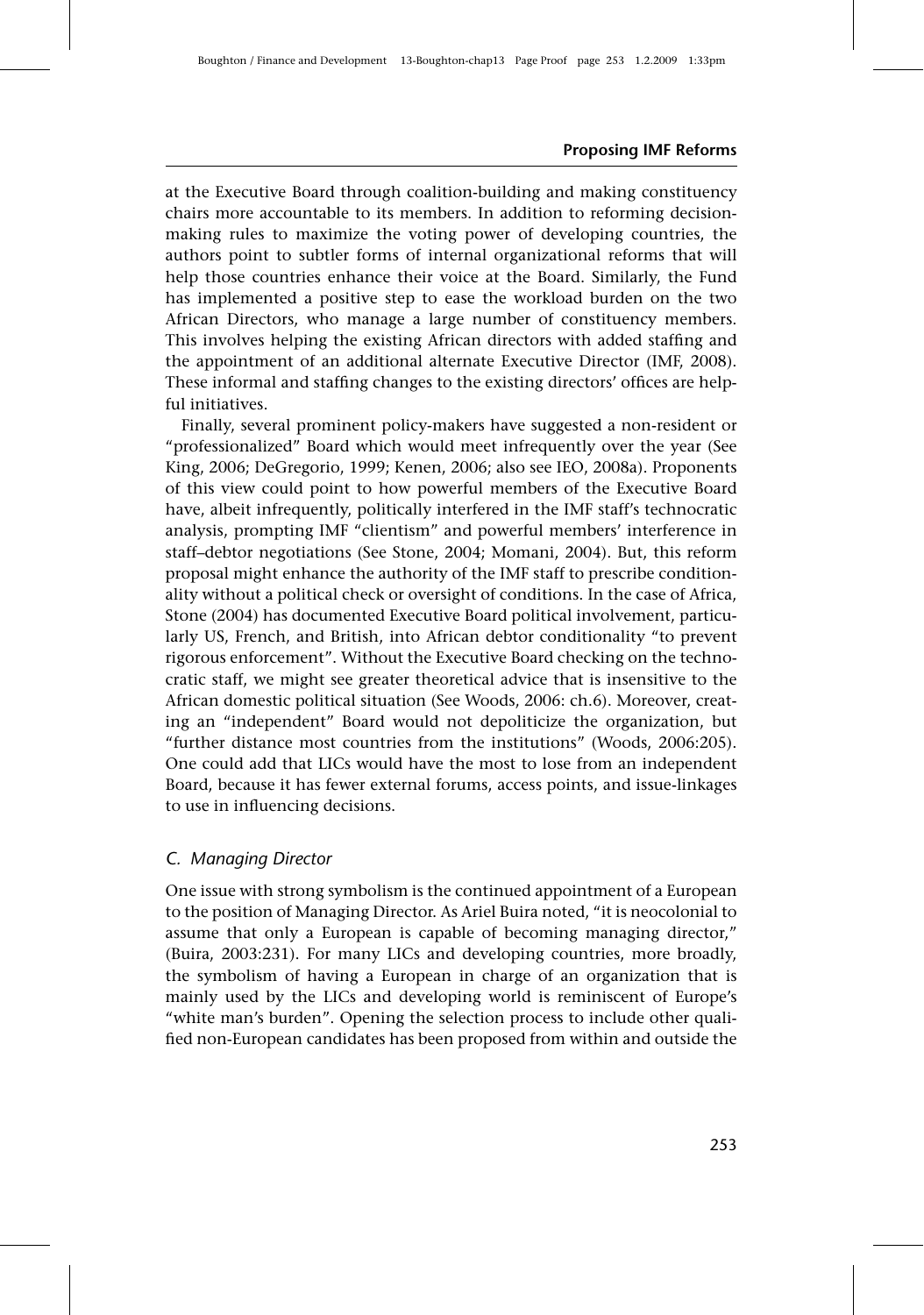IMF (Ostry and Zettelmeyer, 2005:17; Kahler, 2002:92–8) and has become an official policy endorsed by the Executive Board.

But, how useful is this reform idea for low-income countries? Would a Managing Director from the United States or Africa, as opposed to Europe, make a difference in day-to-day IMF policies?

The theoretical literature is mixed on the importance of international organization (IO) leadership to affect outcomes. While many have argued that leaders can make a difference in international organizations (See Cox and Jacobson, 1973:20–25), recent systematic studies suggest that perhaps individuals' influence on outcomes is more limited by structural power considerations (Moravcsik, 1999). Moreover, leaders of international organizations can have limited mandates and resources, further weakening the personal influence of an IO leader (See Kille and Scully, 2003). Indeed, the IMF's Managing Director's mandate can be limited, constrained both by power considerations at the IMF Executive Board and the intellectual dominance of the IMF staff (See Momani, 2005b). The Managing Director is but one figurehead in charge of the brains of the IMF—the IMF staff. This organ of the IMF is forgotten in reform proposals, but could be reformed to benefit the LICs.

## III. What kinds of reforms would LICs benefit from at the IMF?

While the previous section raised questions about the long-term efficacy of governance reforms for the LICs. This section argues that LICs could benefit from many internal reforms in the IMF, but these reforms should better target improving IMF function, mandate, and performance—all related to the policy output of the IMF. The LICs are vulnerable, in need of good policy advice, and are often lacking both the expertise and resources to accomplish economic growth. The LICs are viewed here as receptive, if not captive, learners—after all, the LICs account for 52 percent of all of the Fund's technical assistance (IMF, 2007). The issues are how to help LICs improve on the implementation of Fund advice and how to ensure that IMF staff will propose reforms that are implementable.

After many years of internal Fund discussion on ways of achieving this balance, it has been argued that LIC governments need better to own their policies to improve on implementation and that IMF staff need to streamline conditionality and focus on key areas of Fund expertise (IMF, 2001). This twopronged strategy is intended to improve the implementation record of debtor countries and to keep Fund staff from prescribing policies that were more traditionally in the jurisdiction of the World Bank and thereby avoid mission creep. Specifically, attention has been focused on the LICs' use of the PRGF and the accompanying Poverty Reduction Strategy Papers (PRSPs) that attempt to broaden the participation of stakeholders and civil society actors in loan and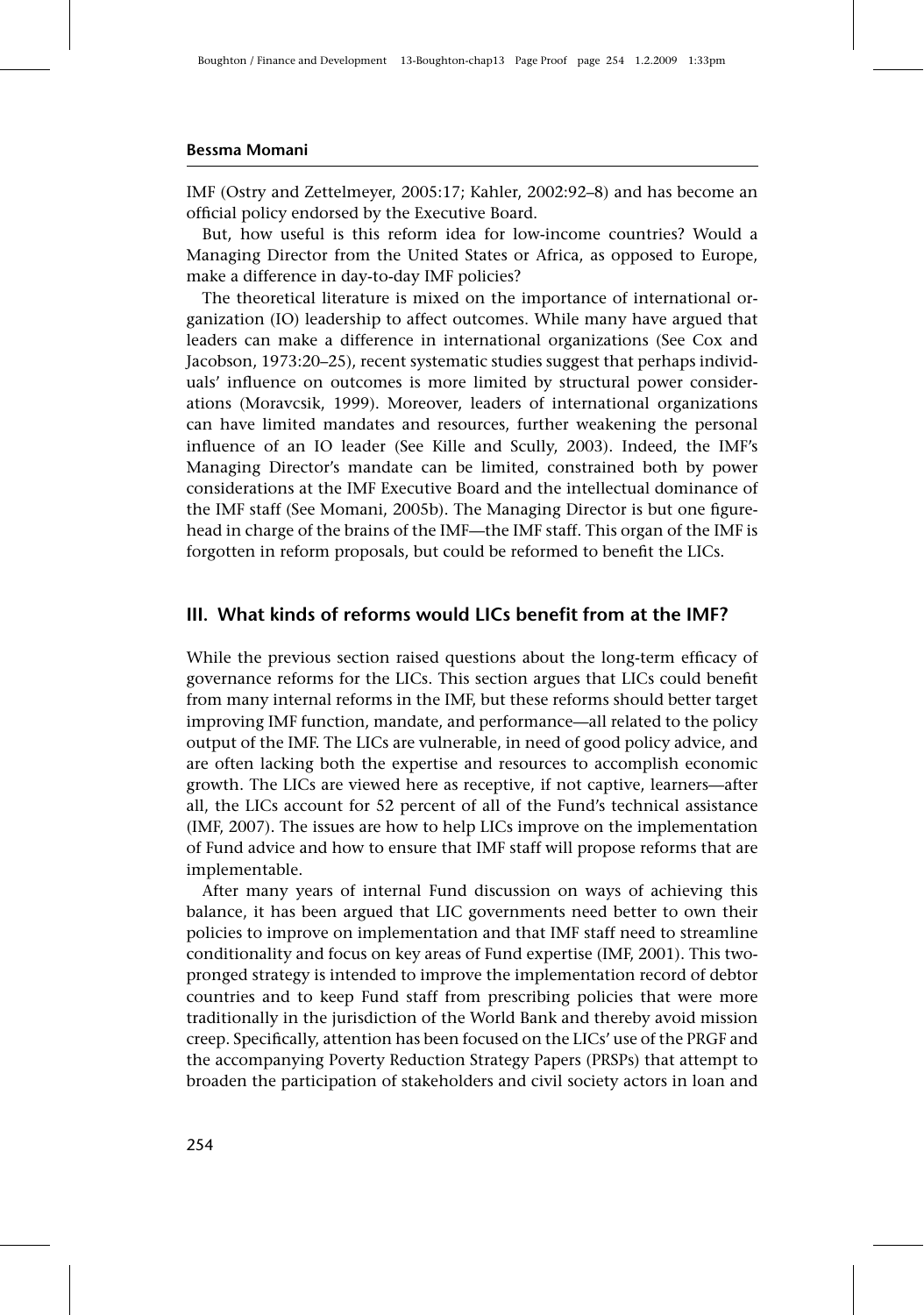program design. The PRSPs are intended to improve implementation by enhancing country ownership of policies. For their part, the IMF staff would limit conditionality to their core areas of expertise and let the World Bank play the lead role in areas such as reform of the public sector. Both the 2002 Conditionality Guidelines and the accompanying staff guidance notes were meant to improve IMF procedures. This new arrangement between LICs and the IMF embodied important policy shifts that were needed to renew LICs faith in Fund-supported programs. Evaluations of these new policies, however, suggest that more needs to be and could be done.

The internal and independent IMF watchdog, the Independent Evaluation Office (IEO), conducted a number of appraisals that point out the need for Fund improvement in relation to staff relations with the LICs. In the IEO report on structural conditionality, it found that the number of structural conditions remained stable and that streamlining was not occurring as rapidly as had been anticipated. In the 219 programs (agreed in 1995 to 2004) of the 94 countries that were examined, the IEO evaluation found that structural conditions were "extensive", had "little structural depth", and consequently compliance was weak (particularly in reforming the wider public sector and privatization) (IEO, 2008b). Similar, if not more critical, findings were provided by a Eurodad study as well (Eurodad, 2008).

An IEO report assessed the Fund's role in and effectiveness with LICs' experiences with the PRGF and PRSPs. While pointing to some positive developments, the report suggested that there remained internal Fund ambiguity over country ownership (IEO, 2004). Moreover, participation of stakeholders in PRSPs had improved, but there was less institutionalization of the process in domestic polities. Country ownership was hampered in some cases and LICs would pass through the procedural requirements with weak country ownership. Finally, many Fund staff continued to operate "as business as usual" with PRSPs conducted in similar terms to traditional program negotiations. Surveys of Fund staff suggested that this occurred because of "staff resource constraints, the demands of the review process, or doubts about the value added of the new approach" (IEO, 2004:65). In a follow-up report, the IEO studied IMF relations with its sub-Saharan African members. The findings of this report echoed many of the previous findings but also pointed to the issue of the staff's organizational culture. The staff remained focused on achieving macroeconomic stability while, at times, overlooking key elements of the PRGF agenda (IEO, 2007).

What can be learned from these evaluations and what kinds of reforms would LICs benefit from at the IMF? The evaluations point out that despite operational guidance to streamline conditionality and promote country ownership, there remain institutional drivers that explain Fund policy outcomes and, at times, weak country ownership. While there are many ways of improving the outcomes of Fund programs and improving country ownership that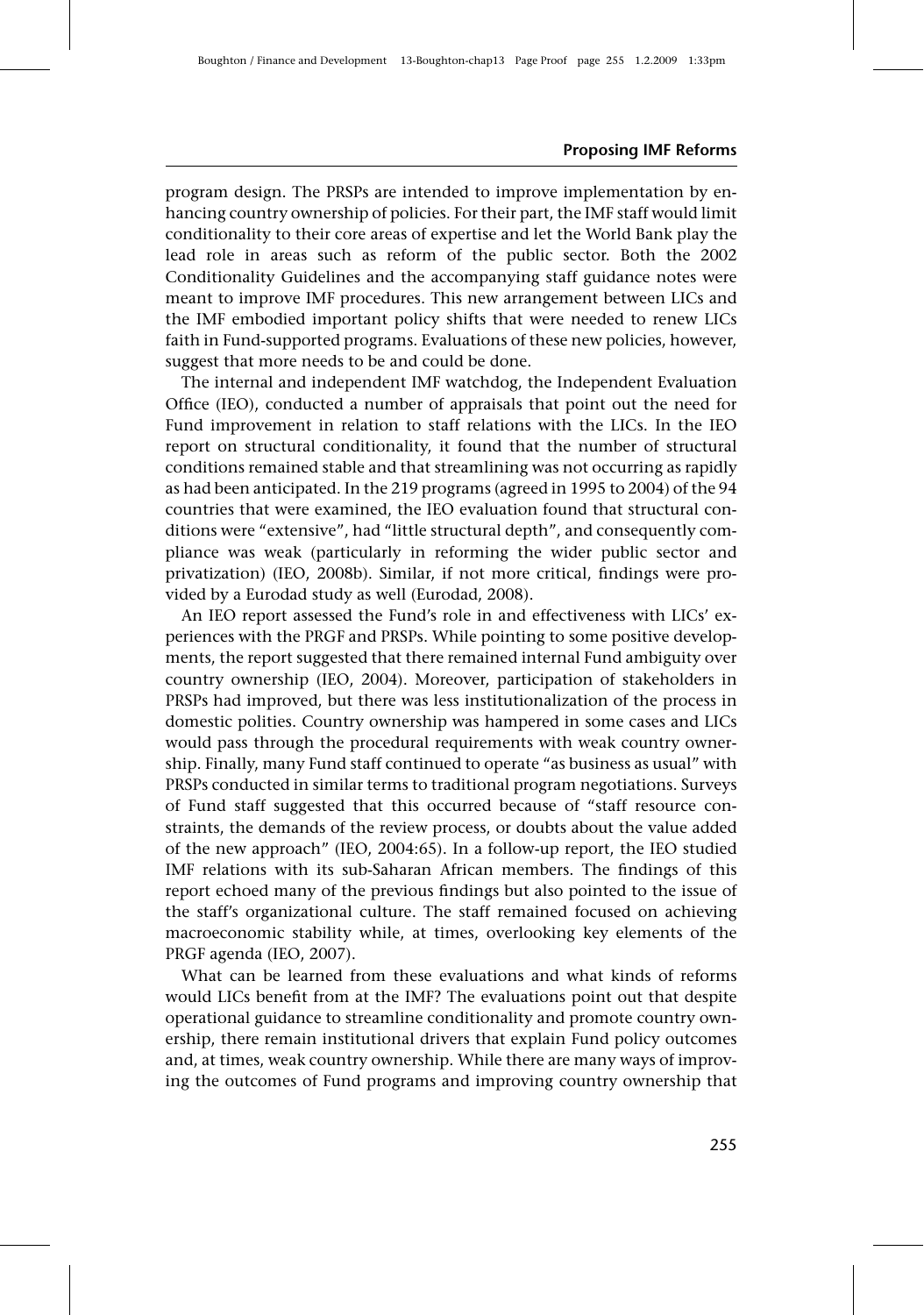require changes within the LICs themselves, this chapter seeks to suggest possible ways of improvement through reform of the Fund. Again, a neglected component of IMF reform debates is the question of functional reforms at the staffing level that can improve implementation of Fund programs.

As previous studies have argued, borrowing members have at times raised concerns over the inadequate consideration of country circumstances in the design of programs and the orthodoxy of the policy advice they receive (IMF, 1999; IMF, 2004b; Momani, 2007). This chapter argues that one possible avenue of Fund reform would be to consider incorporating stronger politicaleconomy analysis of its policies. This, however, requires some modification to Fund staffing and recruitment and to the training of staff to become more attuned to the political circumstances of LICs. In an IEO (2006) survey, it was found that the IMF's organizational culture was highly bureaucratized, hierarchical, conforming, and economistic. There are many positive outcomes to be attributed to these cultural characteristics—such as speedy internal communication, organizational cohesiveness, policy consistency, and quick deployment of needed resources in times of crisis. However, coupled with the feeling among some borrowers that Fund staff can at times be inattentive to local circumstances and that agreements are overly focused on macroeconomic stability at the expense of social and political factors, there is a potential downside to these noted cultural traits: institutional weaknesses on proposing ways of implementing policy advice. So while many Fund staff are skilled in explaining "what to do" to borrowers and hence their staff expertise is sought out by many borrowers including LICs, Fund staff can at times find it challenging to offer ideas on "how to do it". Simply put, the political feasibility of the Fund policy advice may not always be taken into consideration, because some staff may not have policy experience themselves or are not trained in politicaleconomy.

Some have pointed out that these bureaucratic and organizational features of the IMF can at times filter into policy challenges. With respect to Africa, for example, Woods finds that Fund missions have at times been poorly staffed, insular, and risk-averse. Consequently, Fund staff went to some African countries with "standard templates" to save time and resources and so as not to have to explain the nuances of terms and conditionality to senior Fund officials in Washington (Woods: 2006: ch.6). But, as Woods notes: "The most difficult, irrefutable, and profoundly challenging critique for both the IMF and World Bank is that their work in fostering economic reform has ignored or wished away political realities—in Africa just as much if not more than in other countries," (2006:161). Here, improving on the political-economy understanding of borrowers' situation would have been helpful in providing policy advice that had a better chance of being implemented.

The Fund's challenge in providing policy advice that has a political-economy component may stem from the Fund's reliance on hiring macroeconomists.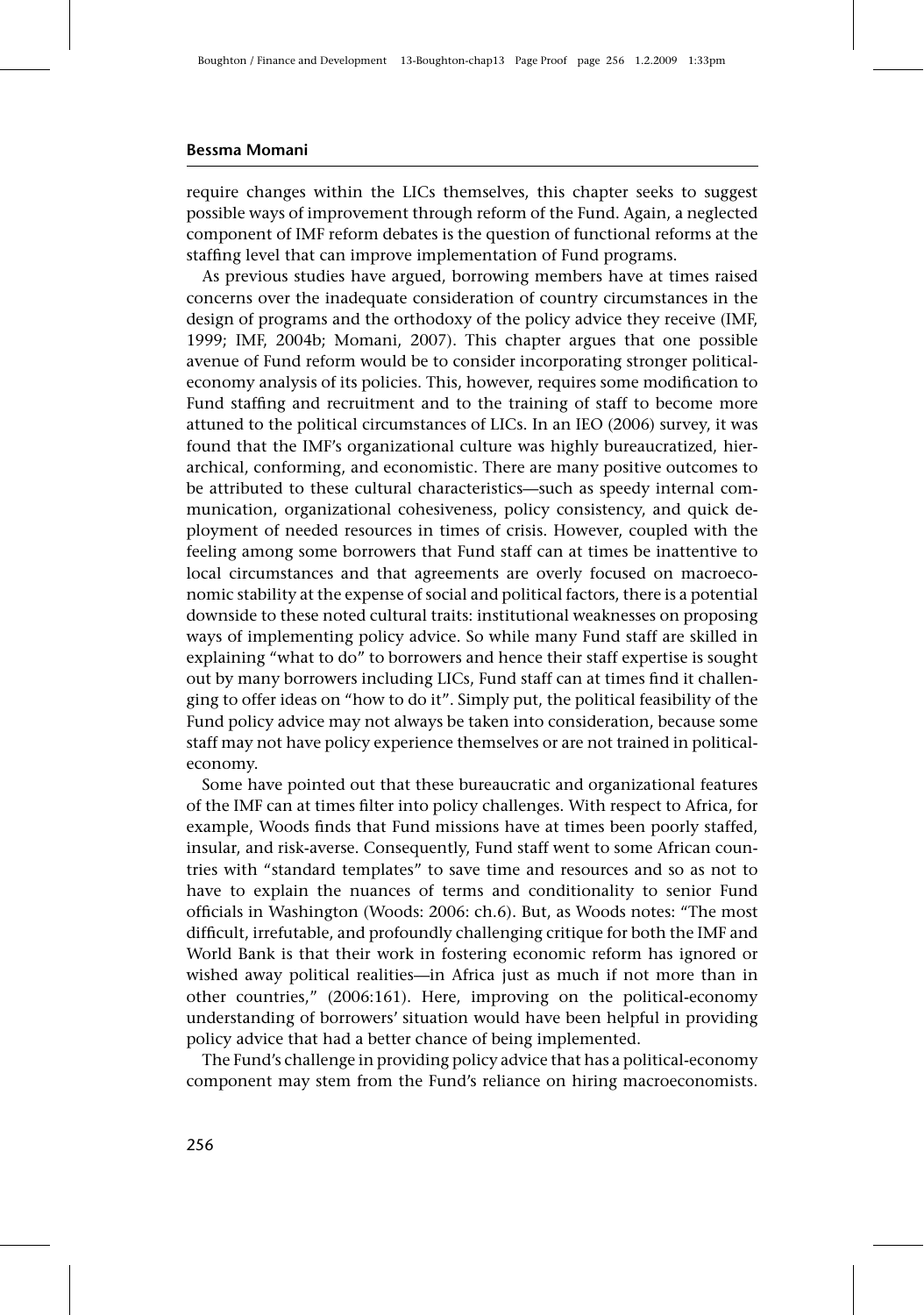As I have argued elsewhere, perhaps the Fund should consider complementing its staff with the recruitment of political-economy specialists and increasing the number of staff on secondment (and fewer from the Economist Program) who may have more policy experience (Momani, 2007). To improve also on implementation of policy advice, others suggest enhancing local knowledge and recruiting more Fund staff from developing countries (Woods, 2006; Evans and Finnemore, 2001). Reorganizing the Fund's organizational structure could also be useful. One proposal has suggested increasing the number of IMF staff assigned to area departments where there are borrowers (Evans and Finnemore, 2001:30). Much like the idea that African directors are overwhelmed with constituency members and can improve their performance through added staffing, the area departments with more borrowing members could benefit from more staff. Coupled by the observation that IMF staff already feel overworked in area departments with excessive travel and paperwork, it is unsurprising that many staff want to avoid working for the LIC-dominated departments like the African department.<sup>2</sup> Easing the workload burden on LIC-dominated area departments would be a useful reform proposal.

Fund reform proposals have emphasized governance reforms and not discussed the intellectual designers of everyday Fund work—the IMF staff. By focusing on governance reforms, the debate about how to improve the efficacy of Fund policy advice has been top heavy. For LICs, their primary concern should be on reforming the IMF to improve policy outcomes and to make it a responsive organization that serves LICs and client interests. Organizational reforms could be one avenue of improving IMF policy advice for LICs.

## IV. Why the IMF reform debate is more concerned with governance than functional reforms

There are a multitude of reasons why the current IMF reform debate turned to focus on governance reforms rather than functional reforms. First, the current push for IMF reform is coming generally from EME, but most importantly from these members' state capitals. The EMEs' new sense of bargaining power in the international financial system—both for being perceived by some to be "too big to fail" and for having access to private capital markets—led to these Fund debtors' interests diverging from those of LICs. The pressure for reform is state led, and less market driven, or civil society driven (as it had been in the past). We see EME states increasingly emboldened with the power of exiting the IMF altogether, either through creating regional arrangements, accumulating foreign reserves, or borrowing on private capital markets (See Helleiner and Momani, 2008). While few countries will voluntarily suspend their IMF

<sup>&</sup>lt;sup>2</sup> Based on personal interviews with former IMF staff members on the issue of recruitment.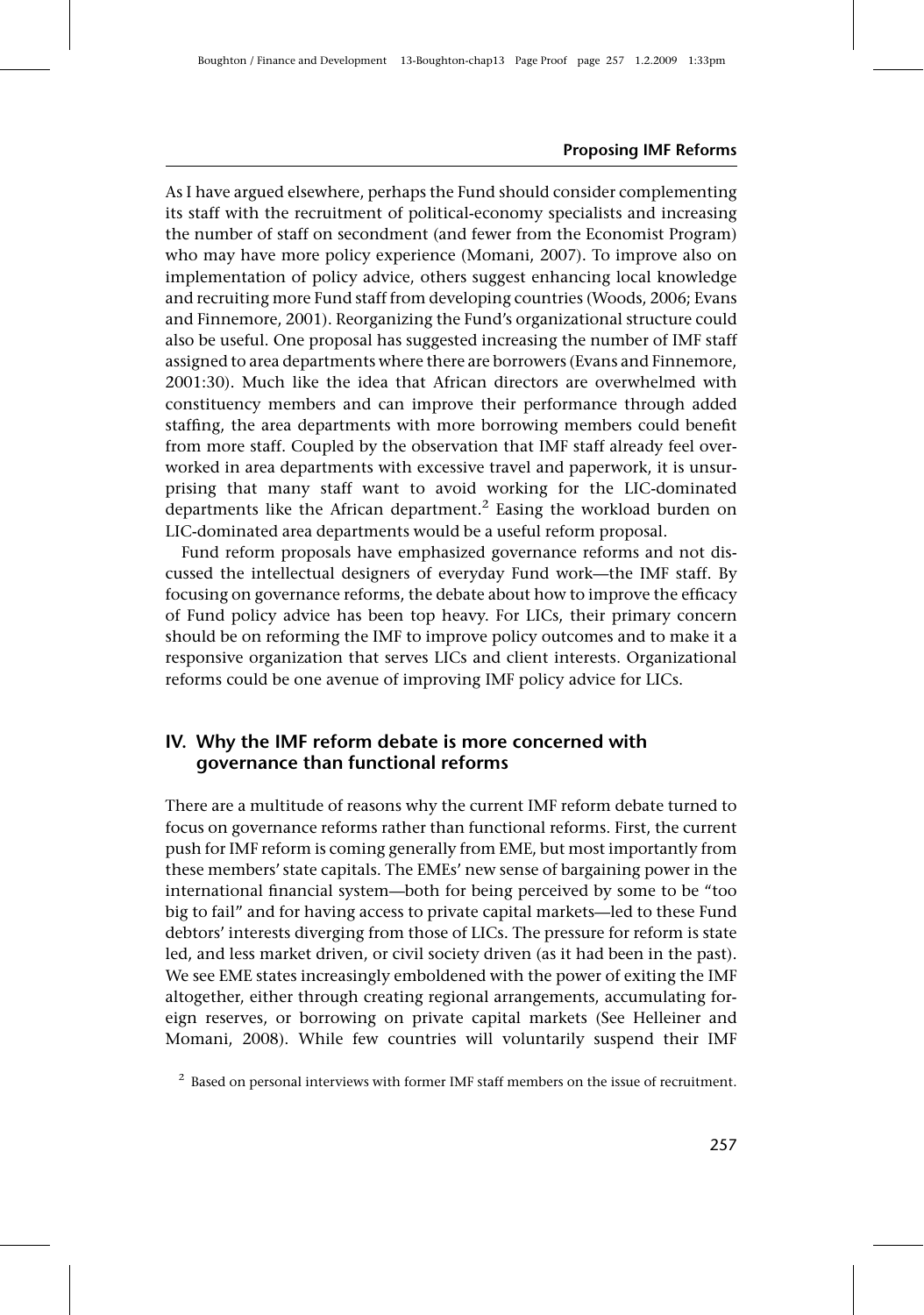membership, their creating and using alternative means of financing could seriously undermine or damage the institution's reputation and authority. There is a deep recognition that the IMF's pride in being one of the few universal international organizations is at risk unless the EMEs have a renewed stake in the organization.

Moreover, officials in powerful members' capitals are unusually contributing to the reform discourse. We have seen many, such as Mervyn King, David Dodge, and Timothy Adams, speaking about IMF reforms. This type of G7 response was muted throughout the debt crisis when non-governmental organizations were the Fund's loudest critics. Today, it is the capitals of G7 and EME states that are piping in on the need for Fund reforms. Indeed, IMF staff have observed that the G7 capitals have more recently become interested in micromanaging IMF policies and outcome, rather than delegating autonomy to their Executive Directors (Cotarelli, 2005:8). There are four reasons suggested for why G7 capitals are more involved in IMF affairs: 1) added public attention to G7 financial contributions to IMF liquidity have raised public concern over taxpayers' money; 2) enhanced public and NGO scrutiny of IMF policy advice have pushed G7 capitals to question the IMF staff authority and legitimacy to intervene in the sovereignty of others; 3) the number of financial crises in the late 1990s prompted G7 capitals to question IMF effectiveness; and, 4) the expansion and added speed of G7 capital communication with their EDs has led to less authority being delegated to them (Kenen et al., 2004:99–100). This state-center-led reform debate, in contrast to the previous civil-society one, is speaking in traditional state-centric terms: augmenting and maintaining relative power. State capitals are focused on quota and vote redistribution because in state-centric terms these are viewed as their source of accumulating power in the organization.

Second, there has been a great fatigue factor in the debate over the utility of the IMF economic paradigm. Numerous studies have been conducted on the efficacy of conditionality and the results have almost always been contradictory. Whether the IMF economic paradigm is neoliberal, conservative, fiscal, or orthodox has become an exhausting discourse. Moreover, Fund critics who call for its demise have criticized the foundation of its ideology, but have not provided alternative economic paradigms to bring in its place. While the IMF's economic principles may have their shortcomings, viable economic alternatives are not being provided by the mainstream economic discipline. This seems to suggest that the study of economics is not near any paradigm shift, despite showing a number of recent cracks particularly at the World Bank and as reflected in the 2004 "Barcelona Consensus" (See World Bank, 2005). Perhaps this is owing to the belief that the benefits of free markets, underpinning Fund ideology, have yet to be exhausted. Those criticizing the IMF for its underlying economic philosophy have added to the burgeoning litany of complaints against the Fund for something far from IMF control.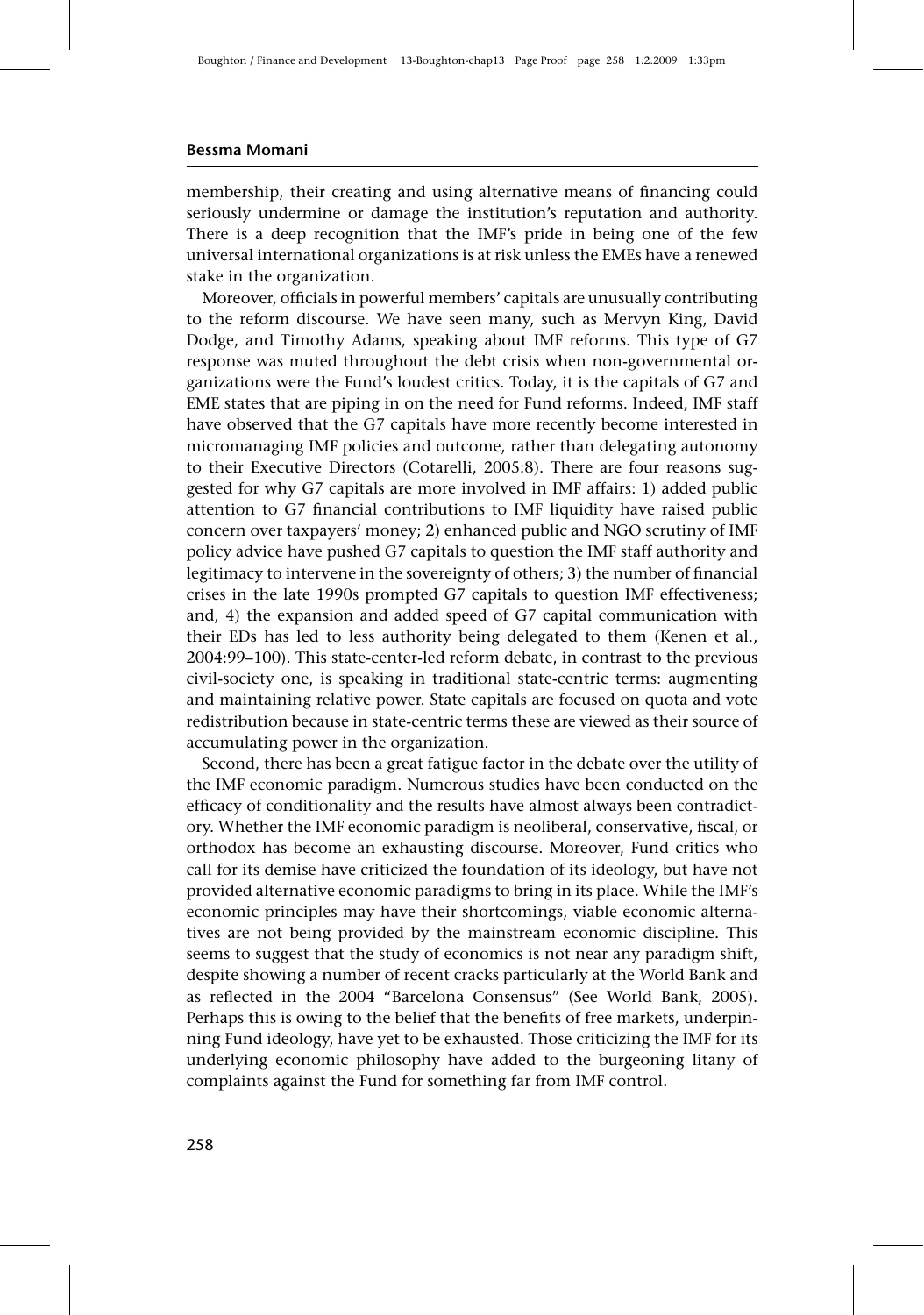Third, some argue that the IMF is busy debating governance reforms for the lack of a real crisis to deal with. The IMF, often depicted as a firetruck to put out the fires, now has "no cat to rescue" (as noted by The Economist) and so the Executive Board has time on its hands to debate ambitious governance reform. The relative respite is perhaps creating the "luxury of squabbling" for power within the upper ranks of the Fund (Weisman, 2006). Despite the longstanding tradition of not taking votes and establishing a board consensus, Executive Directors have noted the eroding "collegial" environment of the Board and the question of members' voting power has therefore grown in importance in recent years (Woods, 2005:1). This is coupled with the internal observation that the Executive Board has become more powerful, vis-à-vis the IMF staff and Management, since the mid-1990s. Cottarelli (2005: 8) argues that the Executive Board has increased its political oversight over the technical work of the Fund staff. This is exemplified by the increase of staff reporting to the Board, diminishing scope of allowable loan conditionality at the discretion of the staff, enhanced Board approval of lending programs that exceed members' proportion of their quotas, and new Board approval of commencing negotiations with members who have outstanding loans to the Fund (ibid.).

Fourth, for many EMEs, and developing countries more generally, IMF governance reforms have a strong symbolic component. Sidelined for much of the IMF's history, there is a greater awareness that as the 'users' of the organization, they should have a greater stake in the decision-making process. No doubt, the IMF's own "good governance" discourse, emphasizing accountability, fairness, and participation, has rubbed off on Fund borrowers' perception of their role in the Fund (See Woods, 2000). Similarly, while it may be that for many developing countries increasing quotas would not enhance their relative power position at the board, there is an inherent institutional feeling that quotas serve more than translate into votes, but also into "national prestige" (See Mikesell, 1994:35).

Similarly, the normative and ideational push that international organizations ought to be democratized as a measure of a good and advanced global society (David Held's cosmopolitan democracy) is appealing (See Held, 1995). But, democratizing international organizations today is unrealistic and premature, notwithstanding the noble and moral arguments that can be made. As Robert Dahl aptly noted:

if it is difficult enough for ordinary citizens to exercise much influence over decisions about foreign affairs in their own countries, should we not conclude that the obstacles will be far greater in international organizations? Just as many important policy decisions in democratic countries are in effect delegated by citizens to the political elites, will not the citizens of countries engaged in an international association delegate effective control to the international policy elites? And will not the extent of delegation in international organizations go well beyond any acceptable threshold of democracy? (Dahl, 1999:32)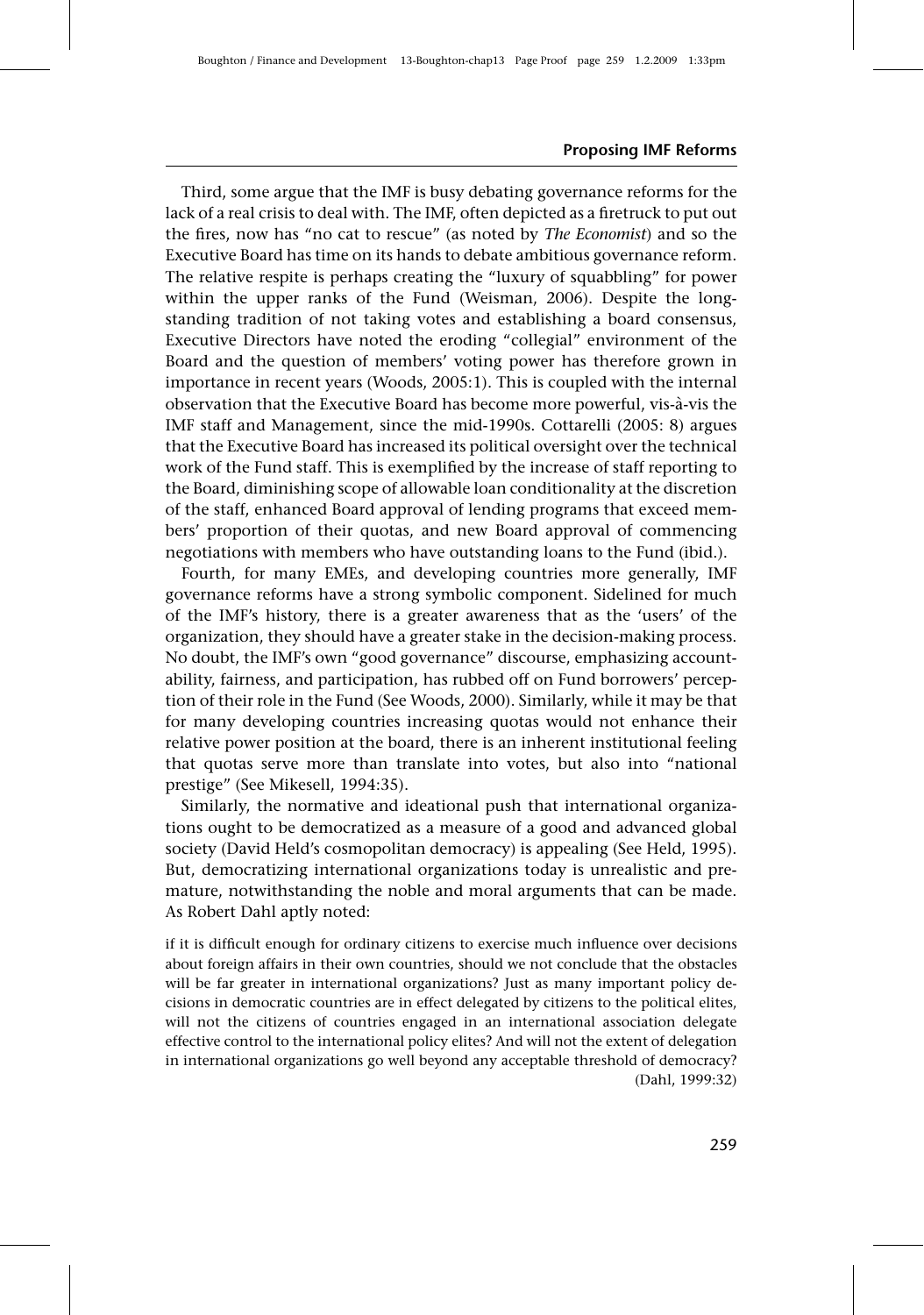If democracy cannot be achieved, how will international organizations achieve legitimacy in an age of growing democratic consciousness? Dahl, and many functionalist theorists before him, suggests that international organizations should entrust authority to "an elite of guardians possessed of greatly superior knowledge and virtue". In other words, governments should delegate to professional international civil servants with expertise and authority to solve functional problems (See Mitrany, 1946). Barnett and Finnemore (2004) suggest that the IMF once had this noted authority to have states listen to their advice; perhaps something has gone awry. This turns the focus back again to the IMF staff. The Fund needs to consider ways of making changes at the staff level—the missing link in current Fund reform proposals (Momani, 2007).

The IMF was designed keeping creditor confidence in mind. Democratization, where debtors as users have an equal or proportionate say in Fund governance, is a dilemma. This is not to passmoral judgment on what is right or just, but to state the international political reality of Fund governance design and purpose. As some have rightly noted, diluting creditor control of the IMF will simply prompt creditor states to take key decision-making outside the Fund and into other forums (See Bird and Rowlands, 2006:164). Rather than having debate at the Executive Board where an element of transparency among member capitals exists, the major creditors will take their discussions wholly outside the IMF to back-room settings, leaving the Board with a ceremonial role.

In conclusion, reforming an international organization like the IMF would never be an easy task. Organizations tend to be stuck in a time warp where governance structures reflect past political bargains. While many have highlighted the outdated governance structure of the IMF, we are still talking about modest tweaking of the IMF. For the LICs, the governance reform proposals suggested by the concerned policy community may have minimal effect on what matters most to them: the Fund's policy advice and conditionality. To get at these functional reforms, the IMF does not need a top-down shake-up, but a bottom-up reorganization of the Fund operators: the Fund staff. Reforming the IMF staff by reexamining Fund recruitment and organizational design are positive ways of producing policy changes. Moreover, unlike the fate of many of the governance reform proposals, bottom-up organizational reforms would not require the type of grand political bargains and engagement of the US Congress that would be required to amend the Articles of Agreement. Synergy to reform the IMF has been created, but this also needs to be channeled into achievable and beneficial ends for Fund borrowers.

## V. References

Barro, R. and Lee, J. (2005) "IMF-Programs: Who Is Chosen and What are the Effects?" Journal of Monetary Economics, 52, 7: 1245–69.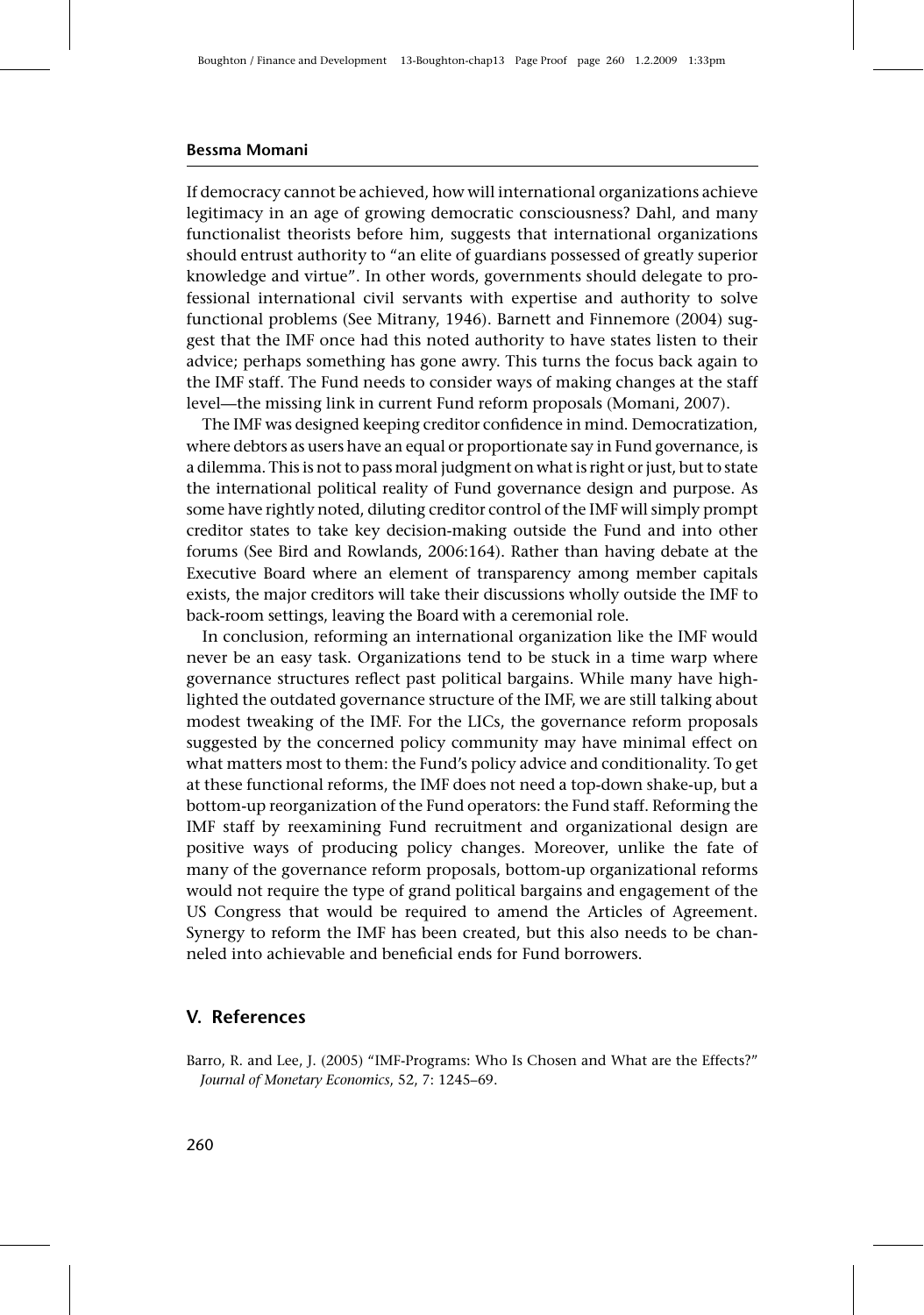- Barnett, M. and Finnemore, M. (2004), Rules for the World: International Organizations in Global Politics, Ithaca: Cornell University Press.
- Bini Smaghi, Lorenzo (2006) "IMF Governance and the Political Economy of a Consolidated EU Seat," in Reforming the IMF for the 21st Century. Edwin Truman (Ed.). Washington, DC: Institute for International Economics.
- Bird, G. and Dane Rowlands (2006) "IMF quotas: Constructing an international organization using inferior building blocks" Review of International Organizations. 1, 2 (June): 153–71.
- Birdsall, Nancy (2003) "Why it matters Who Runs the IMF and the World Bank," Working Paper Number 22, January.
- Buira, Ariel (2003) "The Governance of the International Monetary Fund," Washington, DC: Group of 24 <http://www.g24.org/imfgover.pdf>.
- Camdessus, Michel (2005) Lecture. "International Financial Institutions: Dealing with New Global Challenges" Washington, DC: The Per Jacobsson Foundation, September. <http://www.perjacobsson.org/lectures/092505.pdf>.
- Cox, Robert and Harold Jacobson (1973) The Anatomy of Influence: Decision-Making in International Organizations. London: Yale University Press.
- Cotarelli, Carlo (2005) Efficiency and Legitimacy: Trade-Offs in IMF Governance.Working Paper 05/107. June.Washington, DC: IMF. http://www.imf.org/external/pubs/ft/wp/ 2005/wp05107.pdf
- Dahl, Robert (1999) "Can International Organizations be Democratic?" in Democracy's Edges Ian Shapiro and Casiano Hacker-Cordon (eds). Cambridge: Cambridge University Press.
- De Gregorio, Jose, et al. (1999) An Independent and Accountable IMF. Geneva: Centre for Economic Policy Research.
- De Rato, Rodrigo (2006b) "The Managing Director's Report on Implementing the Fund's Medium-Term Strategy." Washington: International Monetary Fund. April 5.
- Dreher, Axel and Nathan M. Jensen (2007) "Independent Actor or Agent? An Empirical Analysis of the Impact of US Interests on IMF Conditions" The Journal of Law and Economics 50, 1.
- Eurodad (2006) "World Bank and IMF Conditionality: A Development Injustice," Eurodad Report (June).
- Evans, Peter and Martha Finnemore (2001) "Organizational Reform and the Expansion of the South's Voice at the Fund" G-24 Discussion Paper, no.15. Geneva: UNCTAD.
- Guha, Krishna (2008) "IMF 'must reform to remain relevant' " Financial Times. February 25 <http://www.ft.com/cms/s/0/8ba0ddbe-e3ed-11dc-8799-0000779fd2ac.html>.
- Held, David (1995) Democracy and the Global Order: From the Modern State to Cosmopolitan Governance. Oxford: Polity Press.
- Helleiner, Eric and Momani, Bessma (2008) "Slipping into Obscurity: Crisis and Institutional Reform at the IMF," in Can the World Be Governed? Alan Alexadroff (ed.), Waterloo: WLU Press/CIGI.
- Independent Evaluation Office (IEO) (2004) Evaluation of the IMF's Role in Poverty Reduction Strategy Papers and the Poverty Reduction and Growth Facility. Washington, DC: International Monetary Fund.
- —— (2006) Report of the External Evaluation of the Independent Evaluation Office. 29 March. <http://www.imf.org/External/NP/pp/eng/2006/032906.pdf>.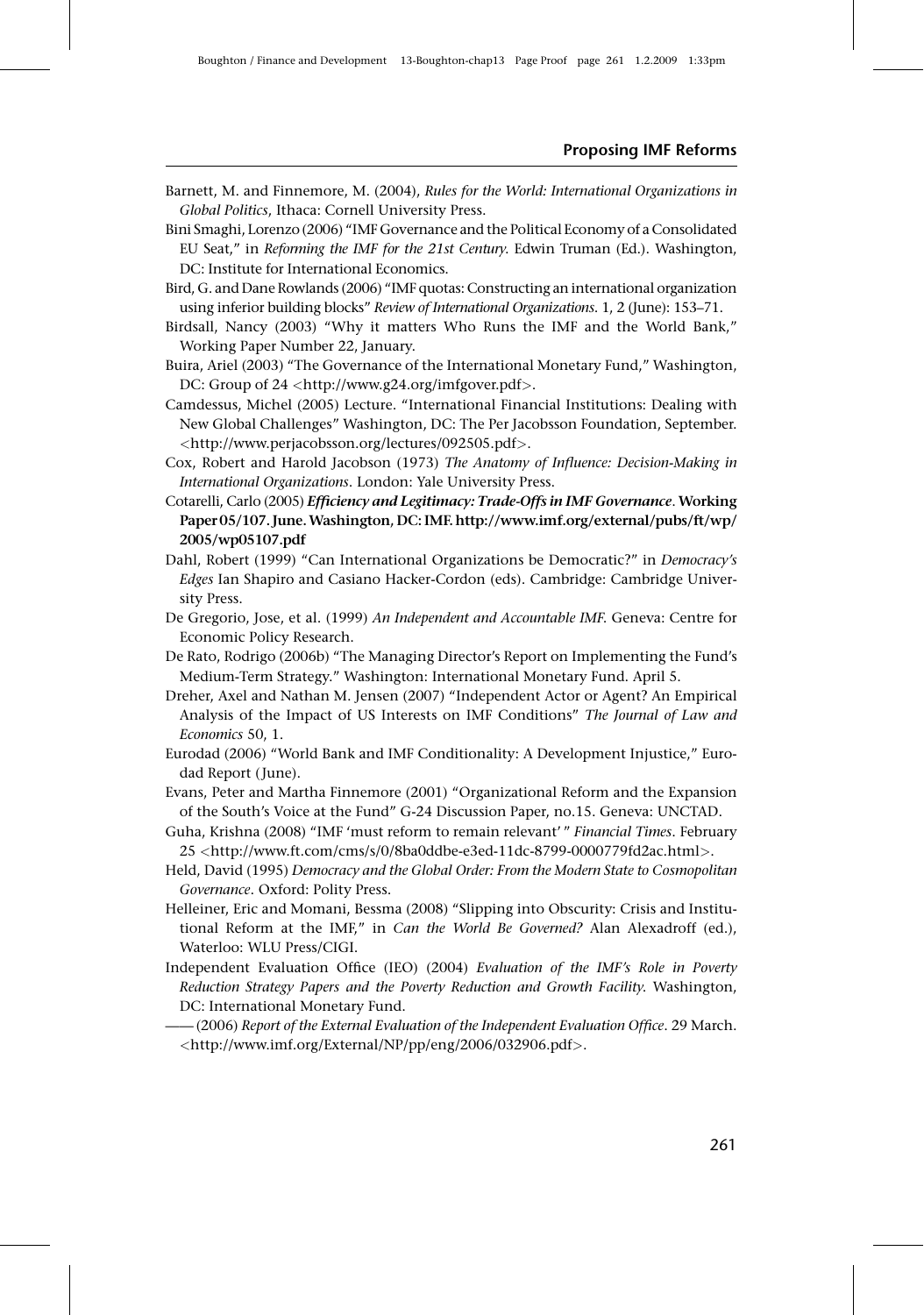- Independent Evaluation Office (IEO) (2007) The IMF and Aid to Sub-Saharan Africa. Washington, DC: International Monetary Fund. <http://www.ieo-imf.org/eval/complete/pdf/03122007/report.pdf>
- -(2008a) Aspects of IMF Corporate Governance—Including the role of the Executive Board April. Washington, DC: International Monetary Fund. <http://www.ieo-imf.org/eval>.
- —— (2008b) An IEO Evaluation of Structural Conditionality in IMF-Supported Programs. Washington, DC: International Monetary Fund. <http://www.ieo-imf.org/eval>.
- International Monetary Fund (IMF) (1999) "External Evaluation of IMF Surveillance," Report by a Group of Independent Experts. Available at <http://www.imf.org/external/pubs/ft/extev/surv/index.HTM>, September (Washington: International Monetary Fund).
- -(2000) Report to the IMF Executive Board of the Quota Formula Review Group Washington, DC: IMF. (12 April).
- -Policy Development and Review Department (PDR) (2001) Conditionality in Fund-Supported Programs: Policy Issues. Washington, DC: International Monetary Fund, 16 February.
- —— (2004a) Quotas—Updated Calculations. Washington, DC: IMF. <http://www.imf.org/ external/np/fin/2004/eng/082704.pdf>.
- —— (2004b) "Biennial Review of the Fund's Surveillance—Overview; Modalities of Surveillance; Content of Surveillance; and Public Information Notice on the Executive Board Discussion." Washington, DC: International Monetary Fund. <http://www.imf. org/external/np/pdr/surv/2004/082404.htm>.
- —— (2005)"A Factsheet: IMF Quotas". Washington, DC: IMF, September 2005. <http:// www.imf.org>.
- (2006) "Report of the Executive Board to the Board of Governors: Quota and Voice Reform in the International Monetary Fund." Washington, DC: IMF 31 August. <http://www.imf.org/external/np/pp/eng/2006/083106.pdf>.
- —— (2007) "How the IMF Helps Poor Countries" Finance Department. Washington, DC: IMF. <http://www.imf.org/external/np/exr/facts/poor.htm>.
- ——(2008) "Reform of Quota and Voice in the International Monetary Fund—Report of the Executive Board to the Board of Governors" 28 March 2008 Washington, DC: IMF <http://www.imf.org/external/np/pp/eng/2008/032108.pdf>.
- Kahler, Miles (1992) "External Influence, Conditionality, and the Politics of Adjustment," in The Politics of Economic Adjustment: international constraints, distributive conflicts, and the state. Stephan Haggard and Robert R. Kaufman (eds.). Princeton: Princeton University Press.
- -(2002) Leadership Selection in the Major Multilaterals. Washington, DC: Institute for International Economics.
- Kelkar, Vijay, Yikash Yadav and Praveen Chaudhry (2004) "Reforming the Governance of the International Monetary Fund" The World Economy, 27, 5 (May): 727–43.
- Kenen, Peter (2006) "Comments on the Address of the Managing Director of the IMF". Remarks made at the book release meeting "Reforming the IMF for the 21st Century" Institute for International Economics, Washington, D.C., April 20.
- —— Jeffrey R. Shafer, Nigel L. Wicks, and Charles Wyplosz, (2004) The International Economic and Financial Cooperation: New Issues, New Actors, New Responses (London: Center for Economic Policy Research).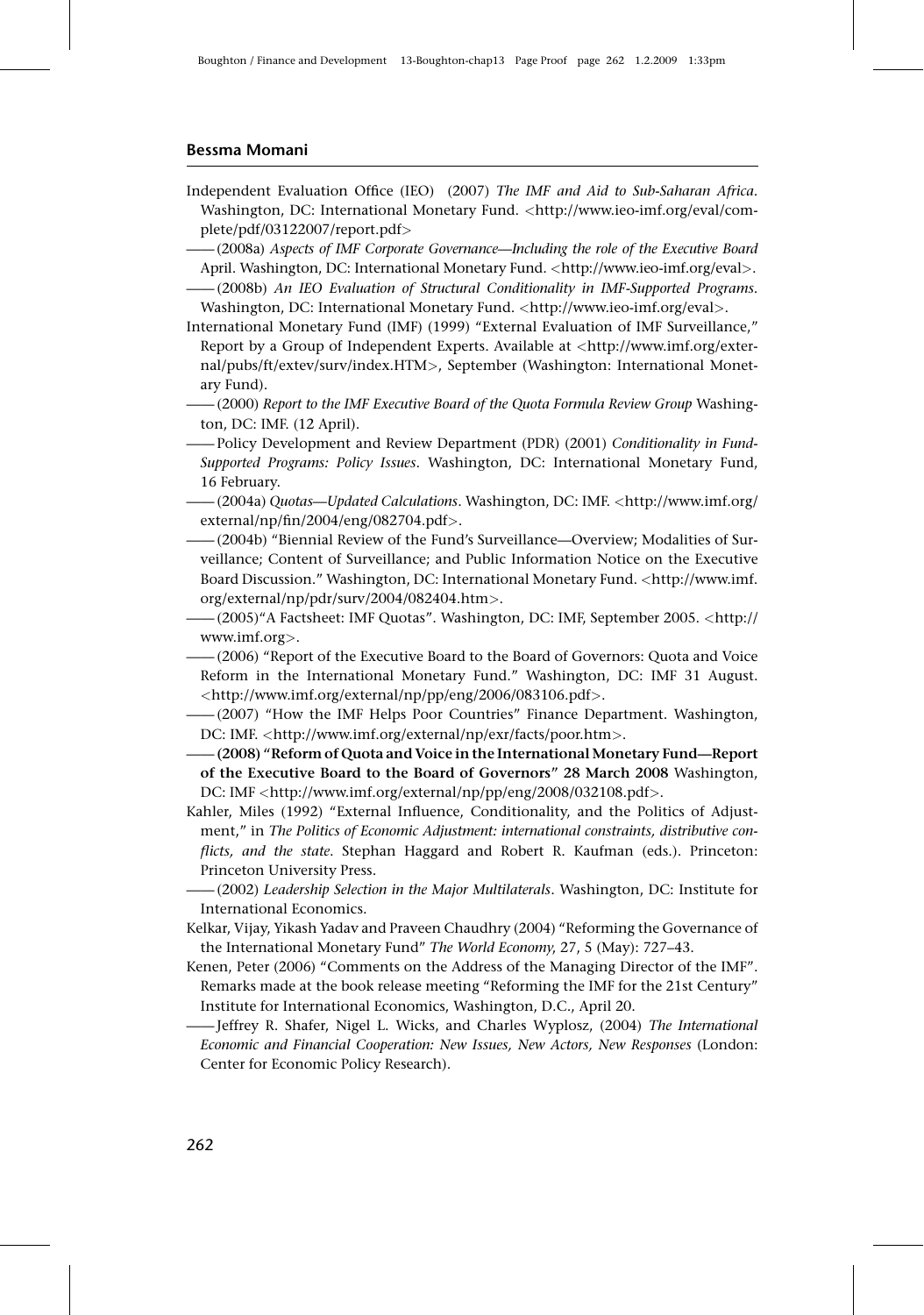- Kille, Kent and Roger Scully (2003) "Executive Heads and the Role of Intergovernmental Organizations: Expansionist Leadership in the United Nations and the European Union," Political Psychology. 24, 1: 175–98.
- King, Mervyn (2006) "Reform of the International Monetary Fund." Speech at the Indian Council for Research on International Economic Relations, New Delhi, India. 20 February. <http://www.bankofengland.co.uk/publications/speeches/2006/speech267.pdf>.
- Lombardi, Domenico and Jim O'Neill (2008) "How Europe can shape the Fund" Financial Times. April 8 <http://www.ft.com/cms/s/0/51f3ac48-0573-11dd-a9e0-0000779fd2ac. html>.
- Mikesell, Raymond (1994) "The Bretton Woods Debates: A Memoir" Essays in International Finance, 192. Princeton University, International Finance Section.
- Mitrany, David (1946) AWorking Peace System. An Argument for the Functional Development of International Organization. London: National Peace Council.
- Momani, Bessma (2004) "American Politicization of the International Monetary Fund" Review of International Political Economy. 11, 5 (December).
- -(2005a) "Recruiting and Diversifying IMF Technocrats" Global Society. 19, 2 (April).
- —— (2005b) "Limits of Streamlining Fund Conditionality: the IMF's Organizational Culture," Journal of International Relations and Development. 8, 2.
- -(2007) "IMF Staff: Missing Link in Fund Reform Proposals" Review of International Organizations 2: 39–57.
- Moravcsik, Andrew (1999) "A New Statecraft? Supranational Entrepreneurs and International Cooperation," International Organization. 53, 2 (Spring): 267–306.
- Oatley, T., and J. Yackee (2004) "American interests and IMF lending" International Politics 41, 3: 415–29.
- Ostry, Jonathan and Jeromin Zettelmeyer (2005) "Strengthening IMF Crisis Prevention," IMF Working Paper. Washington, DC: IMF.
- Rapkin, David and Jonathan Strand (2006) "Reforming the IMF's Weighted Voting System" World Economy March 29, 3.
- Rustomjee, Cyrus (2004) "Why Developing Countries Need a Stronger Voice" Finance and Development September 41, 3.

-(2005) "Improving Southern Voice on the IMF Board: Quo Vadis Shareholders," in Enhancing Accountability in the International Monetary Fund. Barry Carin and Angela Wood (eds). Aldershot: Ashgate.

- Stiglitz, Joseph (2003) "Democratizing the International Monetary Fund and the World Bank: Governance and Accountability," Governance: An International Journal of Policy, Administration, and Institutions 16, 1: 111–39.
- Stone, Randall (2004) "The Political Economy of IMF Lending in Africa" American Political Science Review, 98: 577–91.
- Thacker, S. (1999) "The High Politics of IMF Lending" World Politics. 52, 1, October: 38–75.
- Truman, Edwin (2006) "Rearranging IMF Chairs and Shares" in A Strategy for IMF Reform. Edwin Truman (ed.). Washington, DC: Institute for International Economics. February.
- Vreeland, James (2003) The IMF and Economic Development. Cambridge: Cambridge University Press.
- Weisman, Steven (2006) "U.S. Seeks Bigger China Role in I.M.F." US Section. New York Times. 30 August.